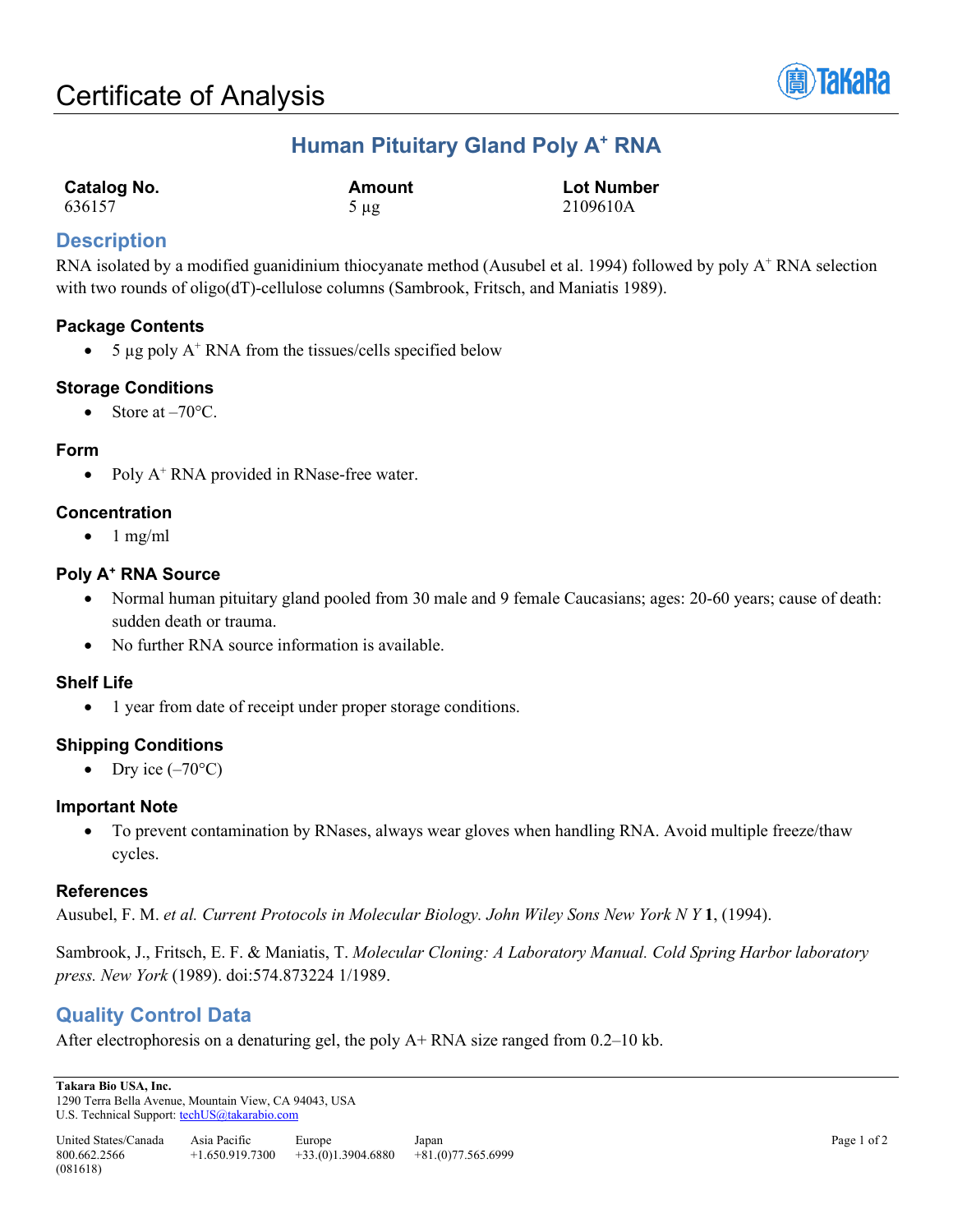# Certificate of Analysis Cat. No. 636157

Human Pituitary Gland Poly A+ RNA

It is certified that this product meets the above specifications, as reviewed and approved by the Quality Department.